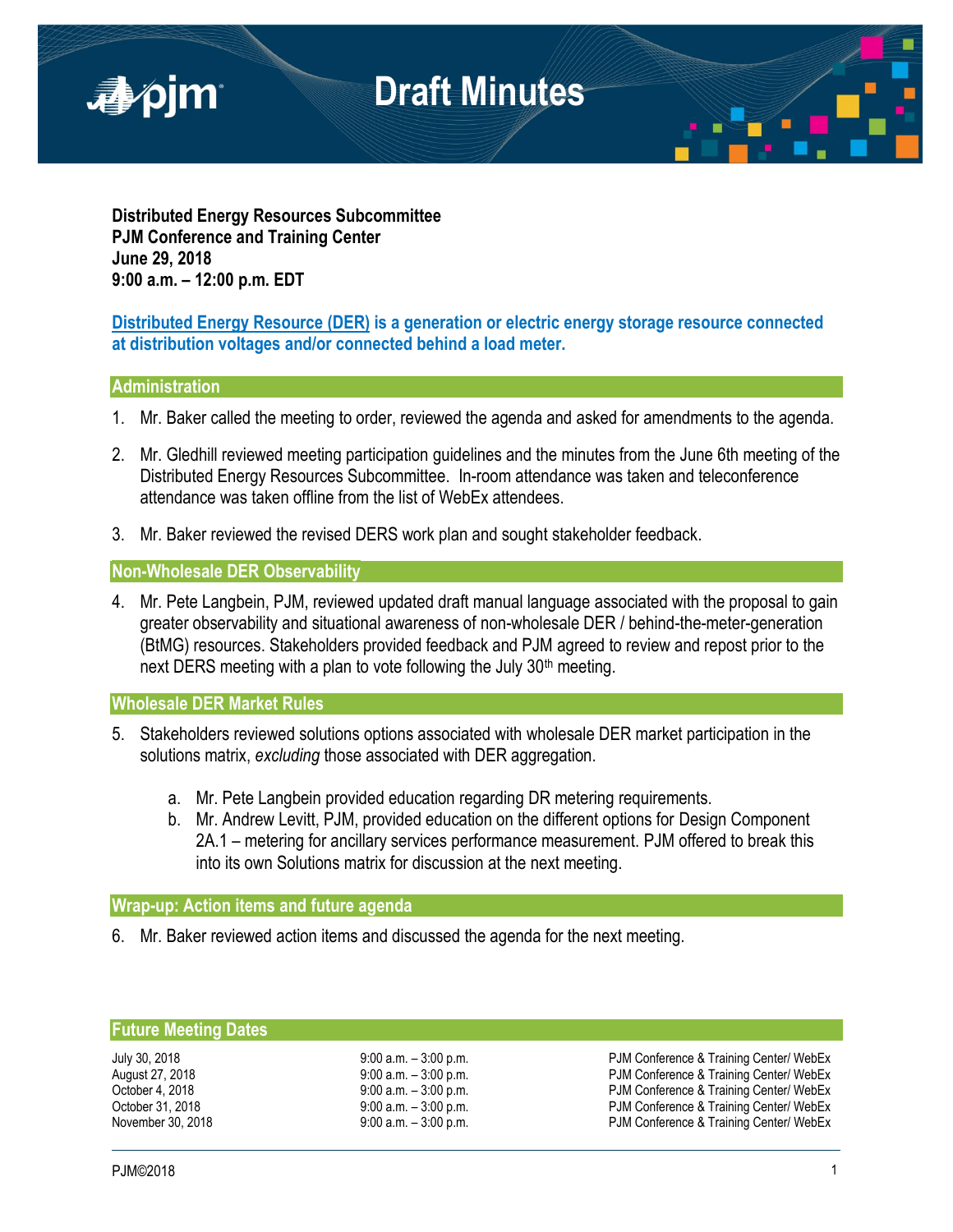

## **Draft Minutes**

#### **Attendance**

#### **Attendees Company Sector**

Scott Baker (Facilitator) **PJM Interconnection, LLC** Not Applicable Not Applicable Andrew Gledhill (Secretary) **PJM Interconnection, LLC** Not Applicable Not Applicable Tom Rutigliano **Achieving Equilibrium LLC** Characteriano Cher Supplier Chad Burnett **AEP Appalachian Transmission Company**, Inc. Transmission Owner Ed Achaab **AEP Energy Partners, Inc. AEP Energy Partners, Inc. Changing Communication** Other Supplier Paul Molta Ameresco Ameresco Ameresco and Ameresco Ameresco Ameresco Ameresco Ameresco Ameresco Ameresco Ameresco Ryan Dolan **American Municipal Power, Inc.** American Municipal Power, Inc. **Electric Distributor** Electric Distributor Kristin Rothey **American Municipal Power, Inc.** American Municipal Power, Inc. **Electric Distributor** Jim Benchek **American Transmission Systems, Inc.** Transmission Owner David Canter **Appalachian Power Company Company** Transmission Owner Company **Transmission Owner** Brian Vayda **Borough of Park Ridge, NJ** Borough of Park Ridge, NJ **Electric Distributor** Jeff Beattie CMS Energy Resource Management Company Other Supplier Rehan Gilani ConEdison Energy, Inc. Other Supplier Guy Filomena **Customized Energy Solutions, Ltd.** Not Applicable Not Applicable David Withrow **Customized Energy Solutions, Ltd.** Not Applicable Not Applicable Carl Johnson **Customized Energy Solutions, Ltd.\*** Not Applicable Not Applicable Jonathan Sasser **Customized Energy Solutions, Ltd.\*** Not Applicable Not Applicable John Horstmann **Dayton Power & Light Company (The)** Transmission Owner Company (The Company Che) Connie Lowe **Connie Lowe Dominion Virginia Power** Not Applicable Not Applicable John Peoples **Duquesne Light Company Company** Transmission Owner Alex Rosenblatt **Alex Rosenblatt** Company Company **Company Company Company Company** Transmission Owner Tonja Wicks Duquesne Light Company Transmission Owner Malcolm Ainspan **Energy Curtailment Specialists, Inc.** Chronic Communisty Communisty Communisty Communisty Communisty Communisty Communisty Communisty Communisty Communisty Communisty Communisty Communisty Communisty Commu Bruce Campbell **EnergyConnect, Inc.** Communication Communication Communication Communication Communication Communication Communication Communication Communication Communication Communication Communication Communication Com Brian Kauffman **EnerNOC, Inc.** Channel EnerNOC, Inc. **EnerGy** Channel Channel Channel Channel Channel Channel Channel Channel Channel Channel Channel Channel Channel Channel Channel Channel Channel Channel Channel Channel Sharon Midgley **Exelon Business Services Company, LLC** Transmission Owner Chad Singer **Not Applicable** Fellon McCord **Fellon McCord Not Applicable** Not Applicable Anna Caruthers **FirstEnergy Solutions Corp.** Transmission Owner Jennifer Ford **FirstEnergy Solutions Corp.** Transmission Owner David Marton **FirstEnergy Solutions Corp.** Transmission Owner Corp. Justin Price **FirstEnergy Solutions Corp.** Transmission Owner Jon Schneider **FirstEnergy Solutions Corp.** Transmission Owner Corp. Transmission Owner Ed Stein FirstEnergy Solutions Corp. Transmission Owner Corp. Transmission Owner Jed Trott Call Power Inc. Calt Power Inc. Tom Hyzinski Not Applicable GT Power Group Not Applicable Not Applicable Not Applicable David Pratzon **COLL Accord COVERTS** GT Power Group COVERTS And Applicable Not Applicable Jackson Marley **Market Accord Finance, LC** According to the Supplier Community of the Supplier Mike Gahimer **IN Office of Utility Consumer Counselor** End User Customer Customer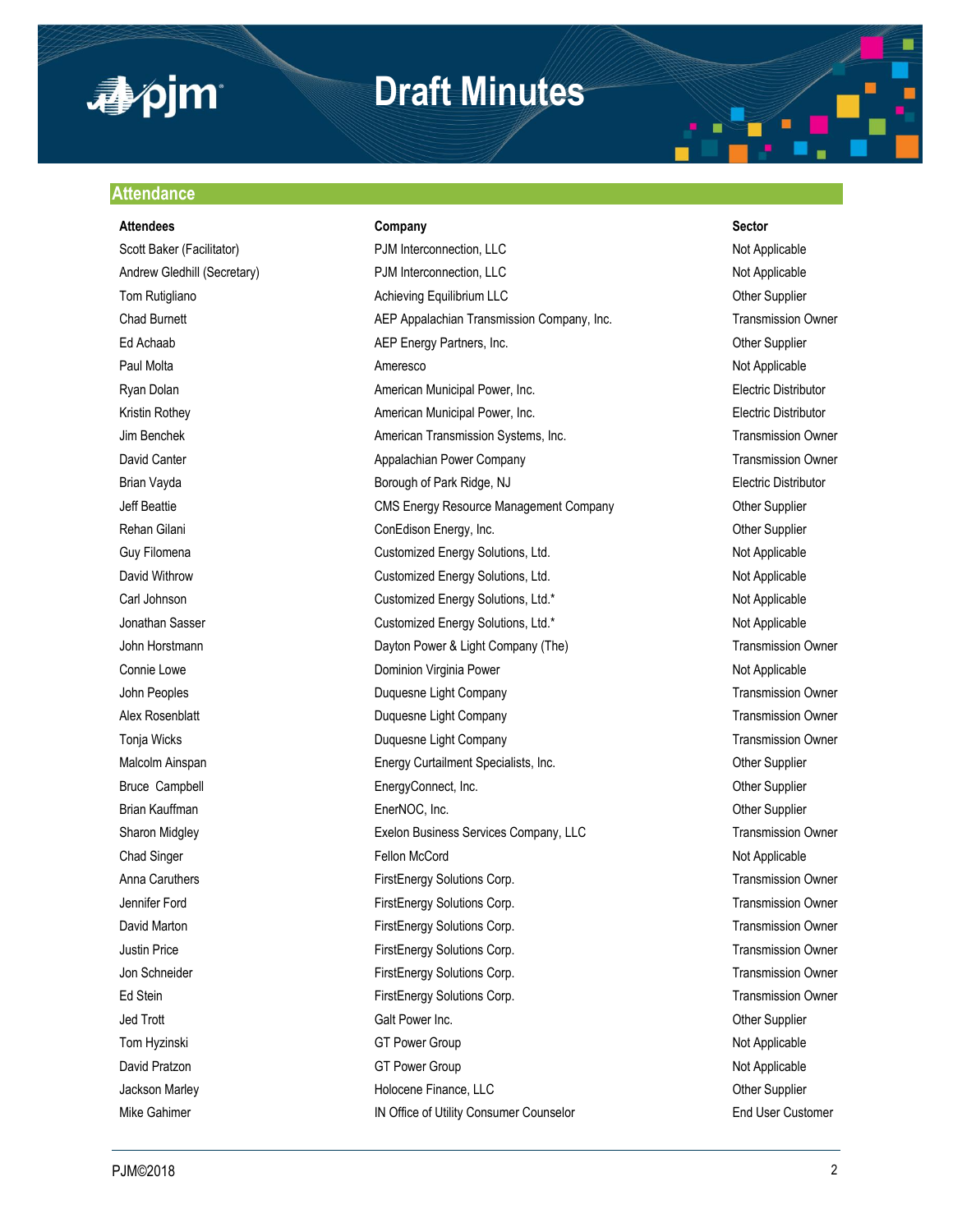

## **Draft Minutes**

Megan Wisersky **Matison Gas & Electric Company** Magison Gas & Electric Company **Character Supplier** David Hastings **Market Interconnection LLC Market Interconnection LLC** Not Applicable David Mabry **McNees Wallace & Nurick LLC** Not Applicable Not Applicable Christin Domian Nitsubishi Electric Power Products Inc. Not Applicable Not Applicable Skyler Marzewski **Monitoring Analytics, LLC** Not Applicable Not Applicable Brett Feldman Navigant Consulting, Inc. Not Applicable Not Applicable Not Applicable Thomas Walker New Jersey Board Of Public Utilities Not Applicable Not Applicable George Kogut **New York Power Authority New York Power Authority New York Power Authority Other Supplier** Joseph DeLosa NJ Board of Public Utilities Not Applicable Not Applicable Not Applicable Brian Hamilton North American Electric Reliability Corporation Not Applicable Not Applicable Bob Beadle **North Carolina Electric Membership Corporation** Electric Distributor Frederick Heinle **End User Customer** Office of the People's Counsel **End End User Customer** End User Customer Yohannes Mariam Office of the Peoples Counsel for the District of Columbia End User Customer Christopher Wehr Ohio Edison Company Transmission Owner Adrien Ford **Adrien Ford COLO COLO COLO COLO COOPERATIVE COOPERATIVE COOPERATIVE COOPERATIVE ELECTRIC Distributor** Eric Matheson **Pennsylvania Public Utility Commission** Public Utility Commission Not Applicable Scott Benner **Not Applicable** PJM Interconnection, LLC Not Applicable Not Applicable Joe Ciabattoni **Not Applicable** PJM Interconnection, LLC Not Applicable Not Applicable Elizabeth Davis **Elizabeth Davis PJM Interconnection, LLC** Not Applicable James Dolan **Disk and Applicable** PJM Interconnection, LLC **Not Applicable** Not Applicable David Egan **David Egan PJM Interconnection, LLC** Not Applicable Chantal Hendrzak **PJM Interconnection, LLC** Not Applicable Not Applicable Suzanne Herel **Not Applicable** PJM Interconnection, LLC **Not Applicable** Not Applicable Rebecca Hilderbrand **PJM Interconnection, LLC** Not Applicable Bill Khashfe **EXALL REGISTER POINT PUM Interconnection, LLC** Not Applicable Not Applicable Pete Langbein **PJM Interconnection, LLC** Not Applicable Not Applicable Andrew Levitt **Andrew Levitt** PJM Interconnection, LLC **Andrew Levitt** Not Applicable Brindavani Malladi **National PS Accomments** PJM Interconnection, LLC Not Applicable Not Applicable James McAnany **Not Applicable** PJM Interconnection, LLC Not Applicable Not Applicable Susan McGill **Susan McGill PJM Interconnection, LLC** Not Applicable Joseph Mulhern **PJM Interconnection, LLC** Not Applicable Not Applicable Masha Nyemko **PJM Interconnection, LLC** Not Applicable Not Applicable John Reynolds **PJM Interconnection, LLC** Not Applicable Not Applicable Ken Schuyler **Not Applicable** PJM Interconnection, LLC Not Applicable Not Applicable Jack Thomas **PJM Interconnection, LLC** Not Applicable Not Applicable Elizabeth Trinkle Not Applicable PJM Interconnection, LLC Not Applicable Not Applicable Cheryl Mae Velasco **PJM Interconnection, LLC** Not Applicable Not Applicable Laura Walter **Not Applicable** PJM Interconnection, LLC **Not Applicable** Not Applicable David Withrow **PJM Interconnection, LLC** Not Applicable Marj Garbini **Electric Distributor** Potomac Electric Power Company **Potomac Electric Distributor Electric Distributor**